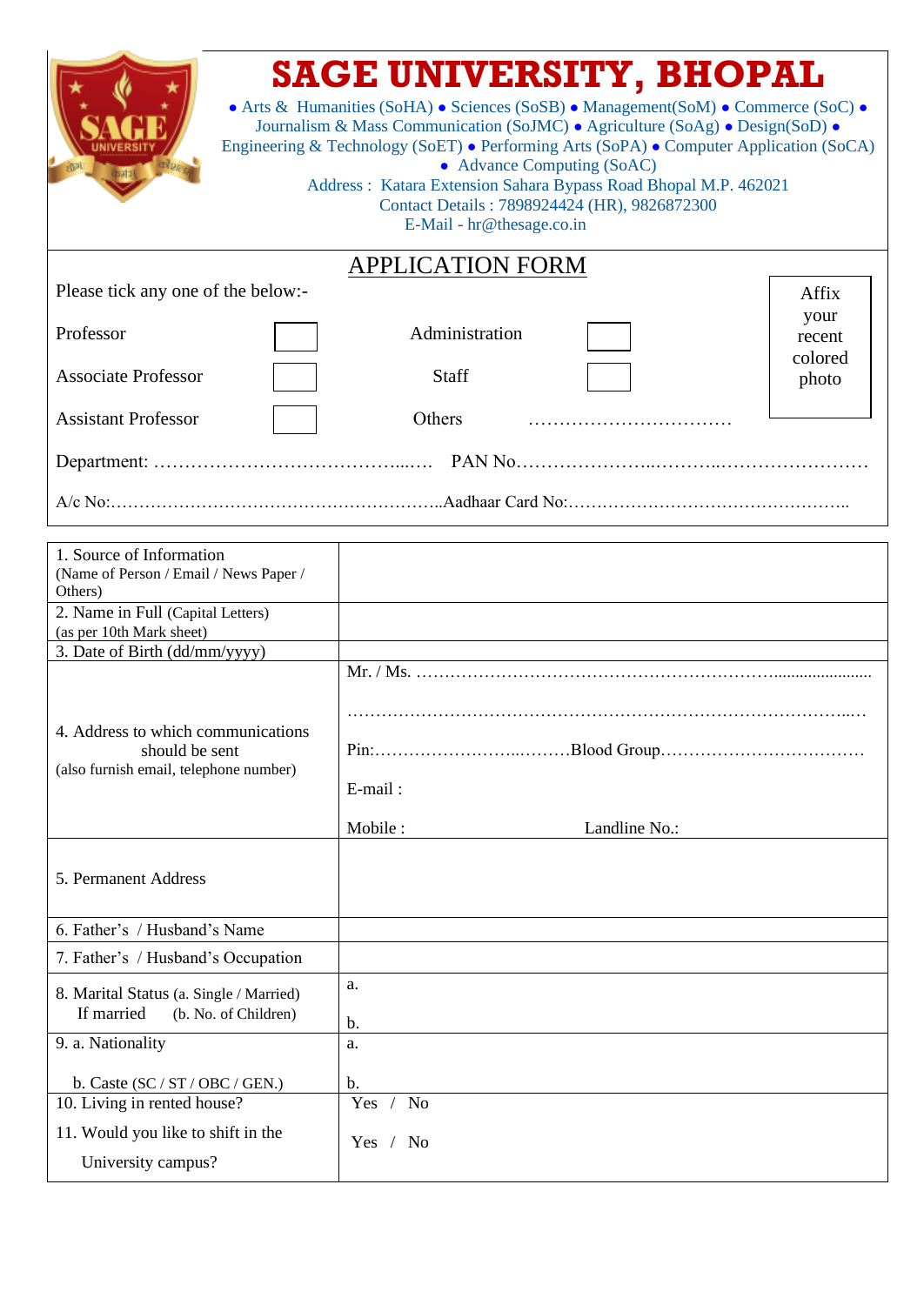| 12. Academic Qualification starting - (Attach attested photocopies of certificates, mark sheets and degrees) |                   |                        |                    |            |                                 |
|--------------------------------------------------------------------------------------------------------------|-------------------|------------------------|--------------------|------------|---------------------------------|
| <b>Examination Passed</b>                                                                                    | Subjects / Branch | Medium of<br>Education | Year of<br>Passing | Percentage | Name of the Institution / Board |
| High School $(X)$                                                                                            |                   |                        |                    |            |                                 |
| <b>Higher Secondary</b>                                                                                      |                   |                        |                    |            |                                 |
| (XII)                                                                                                        |                   |                        |                    |            |                                 |
| <b>Under Graduation</b>                                                                                      |                   |                        |                    |            |                                 |
| (B.A./B.Com./B.Sc./                                                                                          |                   |                        |                    |            |                                 |
| B.E.                                                                                                         |                   |                        |                    |            |                                 |
| Post Graduation                                                                                              |                   |                        |                    |            |                                 |
| (M.A.M.Com.M.Sc/                                                                                             |                   |                        |                    |            |                                 |
| M.Tech./MBA/ MCA)                                                                                            |                   |                        |                    |            |                                 |
| Others<br>(please specify)                                                                                   |                   |                        |                    |            |                                 |

| 13. Teaching / Administrative / Industrial Experience - Total No. of years. _____<br>(Attach Experience Certificates) |             |              |                     |            |
|-----------------------------------------------------------------------------------------------------------------------|-------------|--------------|---------------------|------------|
| Name of the Institution /                                                                                             | Designation | Salary       | Duration with dates | Reason for |
| Organization                                                                                                          |             | Consolidated |                     | leaving    |
|                                                                                                                       |             |              |                     |            |
|                                                                                                                       |             |              |                     |            |
|                                                                                                                       |             |              |                     |            |
|                                                                                                                       |             |              |                     |            |
|                                                                                                                       |             |              |                     |            |
|                                                                                                                       |             |              |                     |            |

| 14. Academic Profile (Give details of the following in separate sheets)                  |          |                           |           |  |  |
|------------------------------------------------------------------------------------------|----------|---------------------------|-----------|--|--|
| Papers published in Journal:                                                             |          |                           |           |  |  |
| Books Authored/Co-authored:                                                              |          |                           |           |  |  |
| Papers published in Conferences:                                                         |          |                           |           |  |  |
| Sponsored Research projects: - Title:                                                    |          |                           |           |  |  |
| Name of Sponsoring Agency:                                                               |          | <b>Sanctioned Amount:</b> | Duration: |  |  |
| No. of M.Tech. thesis guided/co guided                                                   | Awarded: | Submitted:                | Ongoing:  |  |  |
| No. of Ph.D. thesis guided/co guided                                                     | Awarded: | Submitted:                | Ongoing:  |  |  |
| No. of Workshops/Training Programs/Summer/Winter Schools/Conferences Attended/Organized: |          |                           |           |  |  |
| Awards, Patents, Prizes etc.                                                             |          |                           |           |  |  |
| Any other relevant information on your academic standing in brief.                       |          |                           |           |  |  |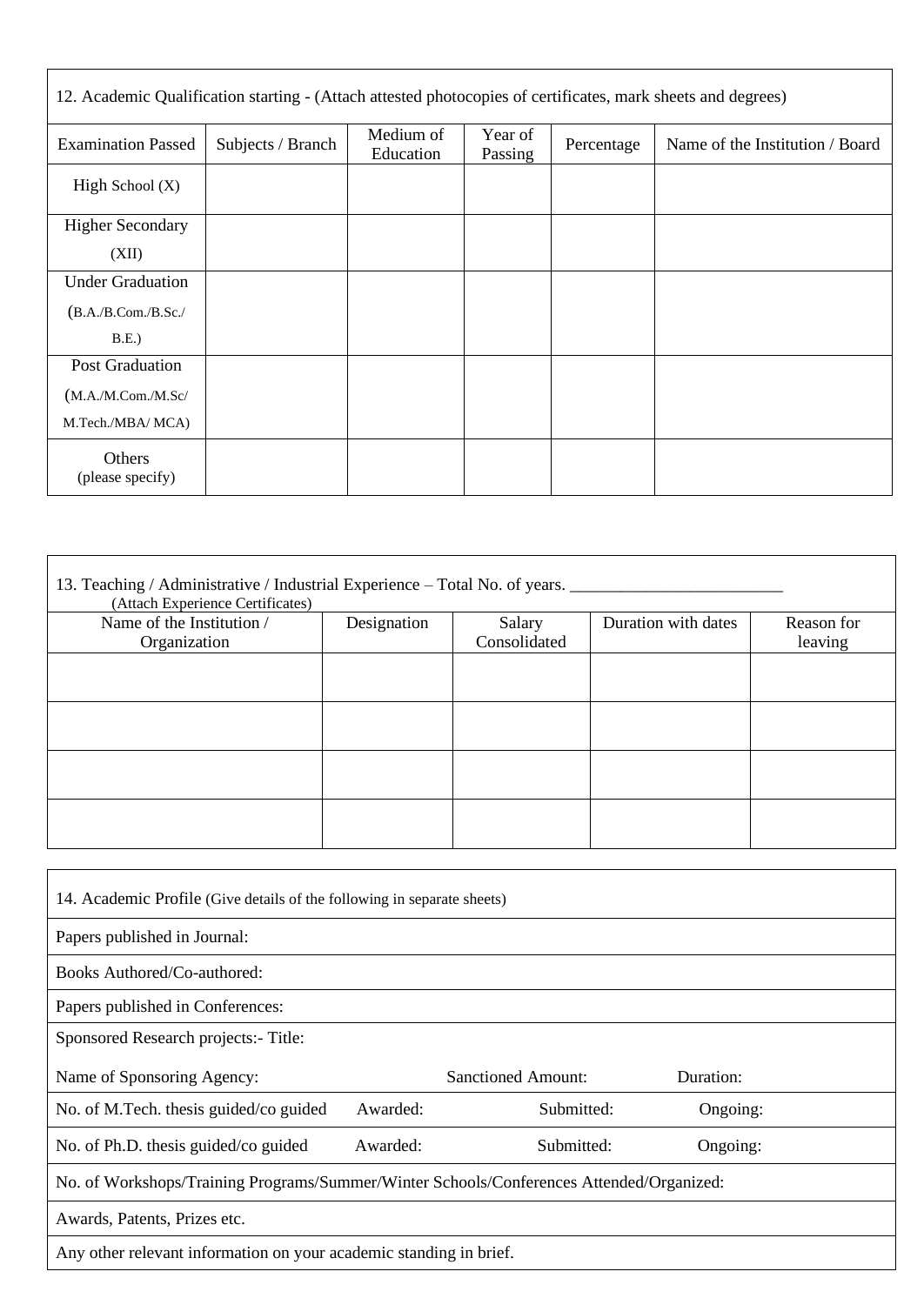| 15. Professional Affiliation, Indian and Foreign (Membership of Societies, etc.) |                   |                     |         |  |
|----------------------------------------------------------------------------------|-------------------|---------------------|---------|--|
| Organization                                                                     | Year of induction | Grade of Membership | Remarks |  |
|                                                                                  |                   |                     |         |  |
|                                                                                  |                   |                     |         |  |
|                                                                                  |                   |                     |         |  |
|                                                                                  |                   |                     |         |  |

| 16. About yourself                                          |                       |                         |  |
|-------------------------------------------------------------|-----------------------|-------------------------|--|
| Any prevailing medical condition ?:                         |                       |                         |  |
|                                                             |                       |                         |  |
| Wedding plans if you are Single?:                           |                       |                         |  |
|                                                             | If yes, Course Name:  | <b>Completion Date:</b> |  |
| Are you pursuing any course currently?:<br>Yes /No          |                       |                         |  |
| Do you plan to take up further studies?:                    | If yes, Course Name:  | <b>Completion Date:</b> |  |
| Yes /No                                                     |                       |                         |  |
| Do you own a vehicle?                                       | If yes, give details: |                         |  |
| Yes /No                                                     |                       |                         |  |
| Have you applied with us in past?                           | If yes, When:         | For which post:         |  |
| Yes /No                                                     |                       |                         |  |
| Do you know anyone who works with us? If yes, give details: |                       |                         |  |
| Yes/No                                                      |                       |                         |  |

| 17. Languages known: |         |         |  |  |
|----------------------|---------|---------|--|--|
| Spoken               | Written | Fluency |  |  |
|                      |         |         |  |  |
|                      |         |         |  |  |
|                      |         |         |  |  |

| 18. Your social media details |       |                     |
|-------------------------------|-------|---------------------|
| Facebook                      | Name: | No. of Friends:     |
| Instagram                     | Name: | No. of Followers:   |
| Twitter                       | Name: | No. of Followers:   |
| LinkedIn                      | Name: | No. of connections: |

\_\_\_\_\_\_\_\_\_\_\_\_\_\_\_\_\_\_\_\_\_\_\_\_\_\_\_\_\_\_\_\_\_\_\_\_\_\_\_\_\_\_\_\_\_\_\_\_\_\_\_\_\_\_\_\_\_\_\_\_\_\_\_\_\_\_\_\_\_\_\_\_\_\_\_\_\_\_\_\_\_\_\_\_\_\_\_\_\_\_\_\_\_\_\_\_\_

19. Duration for how long you propose / undertake to work in this university

20.ComputerLiteracy\_\_\_\_\_\_\_\_\_\_\_\_\_\_\_\_\_\_\_\_\_\_\_\_\_\_\_\_\_\_\_\_\_\_\_\_\_\_\_\_\_\_\_\_\_\_\_\_\_\_\_\_\_\_\_\_\_\_\_\_\_\_\_\_\_\_\_\_\_\_\_\_\_\_\_\_\_\_

 $\mathsf{r}$ 

21. What is your lookout for the job applied & the views that you possess regarding the teaching methodologies? Please specify. \_\_\_\_\_\_\_\_\_\_\_\_\_\_\_\_\_\_\_\_\_\_\_\_\_\_\_\_\_\_\_\_\_\_\_\_\_\_\_\_\_\_\_\_\_\_\_\_\_\_\_\_\_\_\_\_\_\_\_\_\_\_\_\_\_\_\_\_\_\_\_\_\_\_\_\_\_\_\_\_\_\_\_\_

\_\_\_\_\_\_\_\_\_\_\_\_\_\_\_\_\_\_\_\_\_\_\_\_\_\_\_\_\_\_\_\_\_\_\_\_\_\_\_\_\_\_\_\_\_\_\_\_\_\_\_\_\_\_\_\_\_\_\_\_\_\_\_\_\_\_\_\_\_\_\_\_\_\_\_\_\_\_\_\_\_\_\_\_\_\_\_\_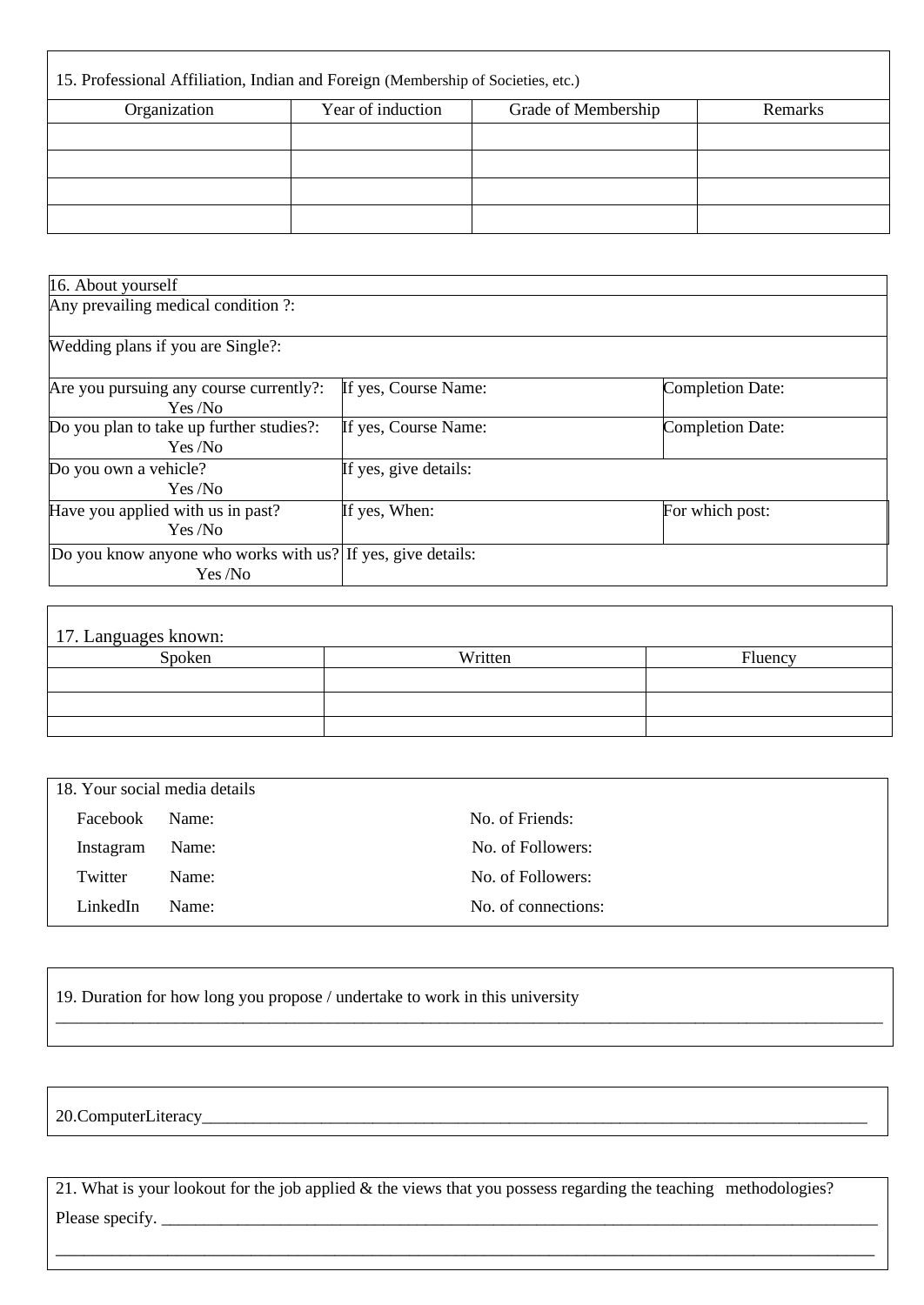|       | 22. References Details |                               |            |  |  |  |
|-------|------------------------|-------------------------------|------------|--|--|--|
| Ref1  | Name:                  | Relation with reference:      | Mobile No: |  |  |  |
|       |                        |                               |            |  |  |  |
|       | Designation:           | Years since you know him/her: | Address:   |  |  |  |
|       |                        |                               |            |  |  |  |
| Ref 2 | Name:                  | Relation with reference:      | Mobile No: |  |  |  |
|       |                        |                               |            |  |  |  |
|       | Designation:           | Years since you know him/her: | Address:   |  |  |  |
|       |                        |                               |            |  |  |  |

23. Will you be able to report daily on your own conveyance? If yes, please specify your mode of transportation.

24. What else can you contribute towards the all-round development of Sage University Bhopal apart from teaching? Please specify your area of preference. a)\_\_\_\_\_\_\_\_\_\_\_\_\_\_\_\_\_\_\_\_\_\_\_\_\_\_\_\_\_\_\_\_\_\_\_\_\_\_\_\_\_\_\_\_\_\_\_\_\_\_\_\_\_\_\_\_\_\_\_\_\_\_\_\_\_\_\_\_\_\_\_\_\_\_\_\_\_\_\_\_\_\_\_

\_\_\_\_\_\_\_\_\_\_\_\_\_\_\_\_\_\_\_\_\_\_\_\_\_\_\_\_\_\_\_\_\_\_\_\_\_\_\_\_\_\_\_\_\_\_\_\_\_\_\_\_\_\_\_\_\_\_\_\_\_\_\_\_\_\_\_\_\_\_\_\_\_\_\_\_\_\_\_\_\_\_\_\_\_\_\_\_\_\_\_\_\_\_\_\_

b)\_\_\_\_\_\_\_\_\_\_\_\_\_\_\_\_\_\_\_\_\_\_\_\_\_\_\_\_\_\_\_\_\_\_\_\_\_\_\_\_\_\_\_\_\_\_\_\_\_\_\_\_\_\_\_\_\_\_\_\_\_\_\_\_\_\_\_\_\_\_\_\_\_\_\_\_\_\_\_\_\_\_

25. Write your views on "What I can contribute to make Sage University Bhopal as the "Best University of Bhopal" in about 200 words. (Use extra sheet for your answer if require)

26. Expected Monthly Salary: Rs.

If selected, you can join from: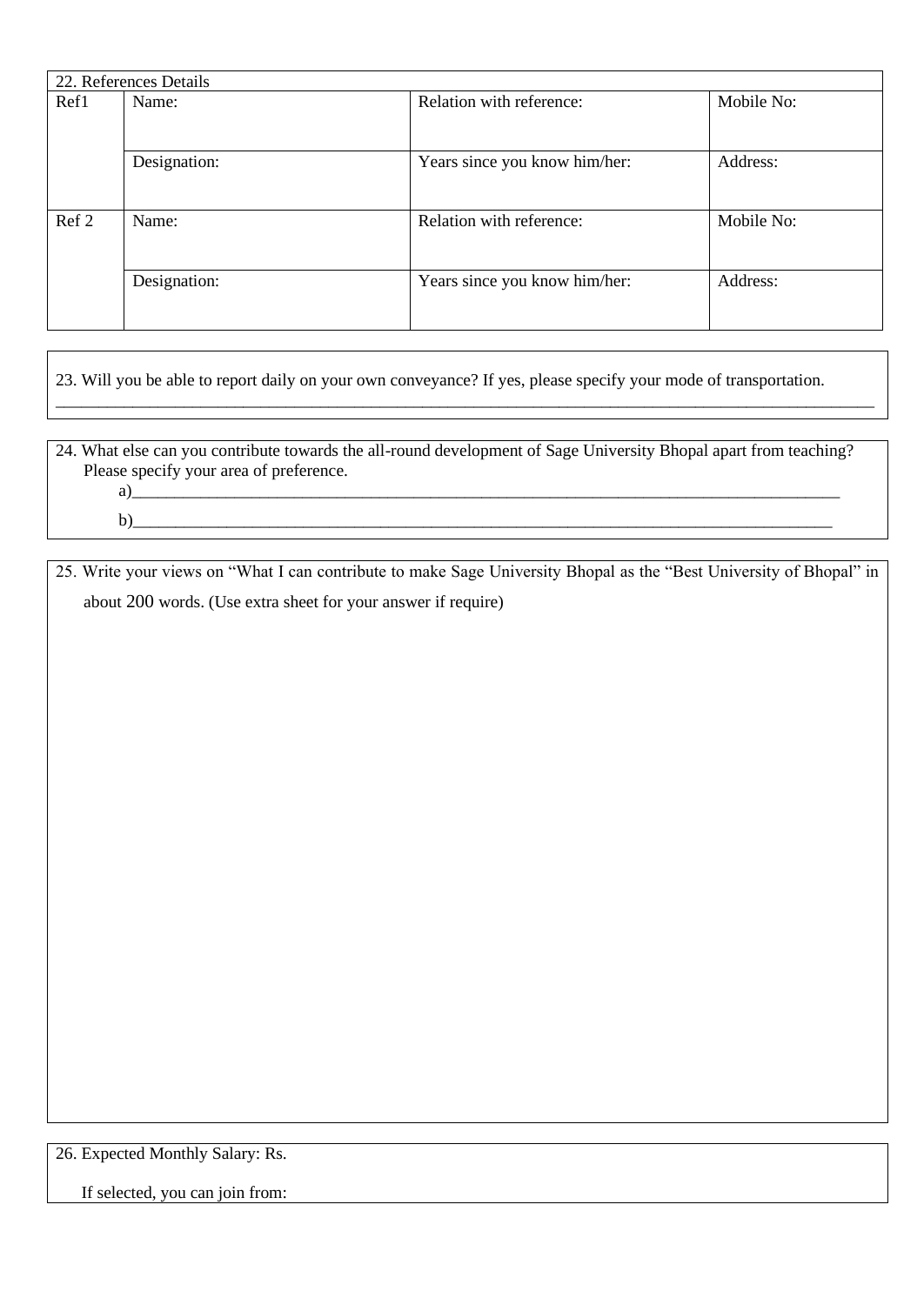## DECLARATION:

I hereby declare that the information given above is correct and to the best of my knowledge and belief. I fully understand that if it is found at a later date that any information given in the application is incorrect/false or if I do not satisfy the eligibility criteria, my candidature/appointment is liable to be cancelled / terminated.

Please attach certificate, resume & testimonials, along with this application.)

Place : Signature of the Applicant Date : (Name in Block Letters)